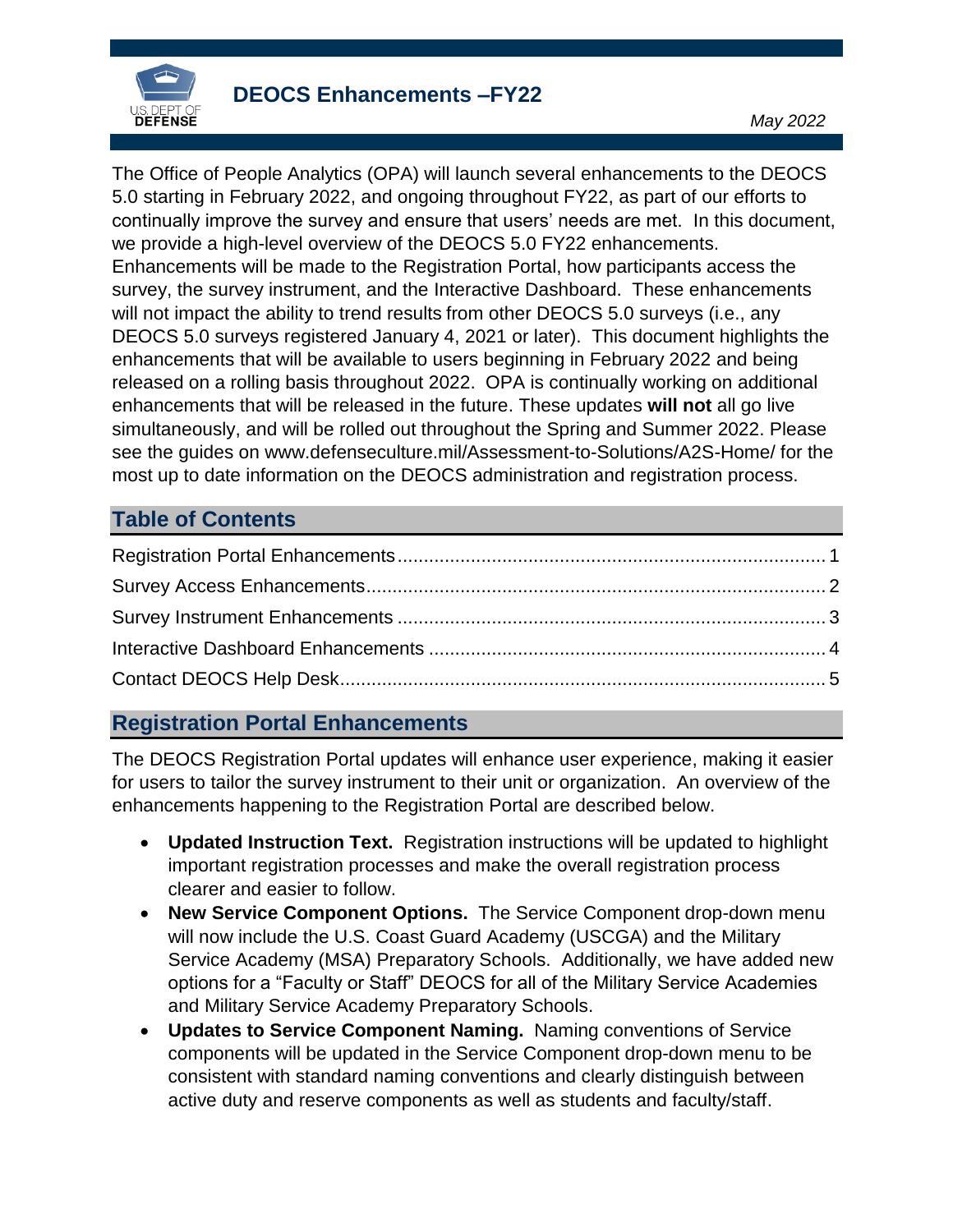

**DEOCS Enhancements –FY22** 

- **Updates to Command Levels and Unit Types.** The Command Level and Unit Type fields will be updated to include additional, and more accurate, options.
- **New Service Fields.** A Service drop-down will be added to the Commander/Leader's Information and the Commander/Leader's Supervisor's Information sections.
- **New Rank/Title Fields.** A Rank/Title drop-down will be added to the Commander/Leader's Information and the Commander/Leader's Supervisor's Information sections.
- **New Unit/Organization Personnel Information Sections.** Two optional sections will be added to the registration, an Equal Opportunity Advisor (EOA)/Command Climate Specialist (CCS) Information section and a Senior Non-Commissioned Officer (NCO)/Senior Enlisted Leader (SEL) Information section.
	- $\circ$  Much like the other personnel sections, these new sections will include fields for the personnel's Service, rank, first name, last name, e-mail address, and phone number.
	- $\circ$  If an EOA/CCS is identified on the registration, they (like the survey administrator or commander) will have access to the survey registration and results.
- **Updates to Survey Automatic Extension.** Open DEOCS 5.0 surveys will be automatically extended by one week to allow more time for participants to complete their unit or organizations DOECS and to help ensure there are sufficient responses to generate DEOCS 5.0 results. The automatic extension will occur three days before the survey closes if either a unit or organizations DEOCS 5.0 survey has:
	- o Fewer than 16 participants or
	- o Less than a 30% response rate

#### <span id="page-1-0"></span>**Survey Access Enhancements**

In FY22 all DEOCS 5.0 surveys will move from the legacy login method to a new secure login method. As a result, rather than accessing the survey using a link and passcode provided by survey administrators, participants will use the confidential secure survey login process. With this switch, if e-mail addresses are provided in the roster, participants will automatically be e-mailed a link to access the secure login page. To access their unit or organization DEOCS, participants will enter their e-mail or phone number that was listed in the roster during registration. If a participant is registered for multiple DEOCS they will have the option to select which DEOCS they wish to take.

The benefits of the new confidential secure survey login include: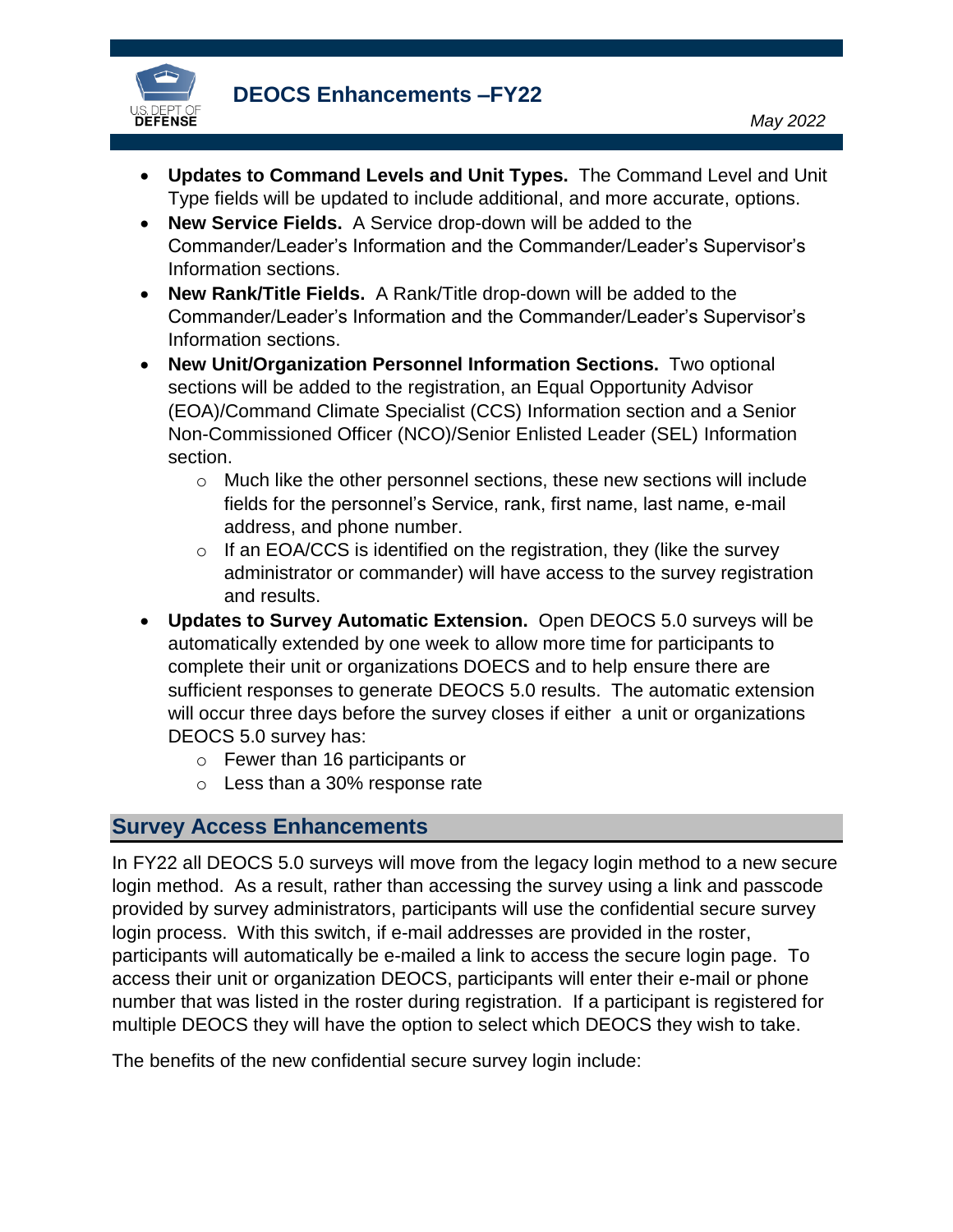

- **Easy Access.** Participants will access the survey via a link automatically sent to their e-mail, rather than waiting for survey administrators to send a link and passcode. The link can also be included on flyers, posters, or other recruitment materials and distributed widely.
- **Automated Outreach.** If e-mail addresses are provided on the roster, recruitment and reminder e-mails will automatically be sent to all survey participants. If, however, only phone numbers are provided on the roster, survey administrators will still need to notify unit or organization members that the survey is open and provide them the link to the survey.
- **Decreased Burden on Survey Administrators.** If survey administrators provide e-mail addresses of unit or organization members on the roster, they will no longer have to send the DEOCS link and passcodes to their unit or organization.
- **Flexible Access for Participants.** Participants will be able to stop the survey at any time, save their responses, and return when it is convenient for them.
- **User Authentication.** Only participants whose e-mails or phone numbers are included on that unit or organization's roster will be able to take the survey.
- **Enhanced Data Protection.** Once participants submit their DEOCS, they will not be able to take the survey again.
- **Additional Data Analysis Capabilities.** Confidential data can be weighted and compared across units and organizations and over time.

An experiment of the DEOCS 5.0 legacy login method and the new secure login found that response rates and survey results are comparable across login methods. Therefore, we are confident that the new secure login enhancement will reduce burden to survey administrators, make the survey access process more user friendly, and improve data quality without reducing the quality of DEOCS data collected. 1

#### <span id="page-2-0"></span>**Survey Instrument Enhancements**

 $\overline{\phantom{a}}$ 

The DEOCS 5.0 survey instrument will be updated to include additional populations, provide consistent definitions, and ensure that survey items are clear and concise. A description of the enhancements to the survey instrument are provided below.

 **Updates to Survey to Include Additional Populations.** The Service component selection, question instructions, and survey text will be updated to reflect two additional populations, the MSA Preparatory Schools and the U.S. Coast Guard Academy.

<sup>1</sup> For more information regarding the confidential secure survey login, navigate to the Assessment to Solutions (A2S) homepage at<https://www.defenseculture.mil/Assessment-to-Solutions/A2S-Home/> and under step 1, Prepare, select the document titled "DEOCS Portal: Secure Survey Login 101."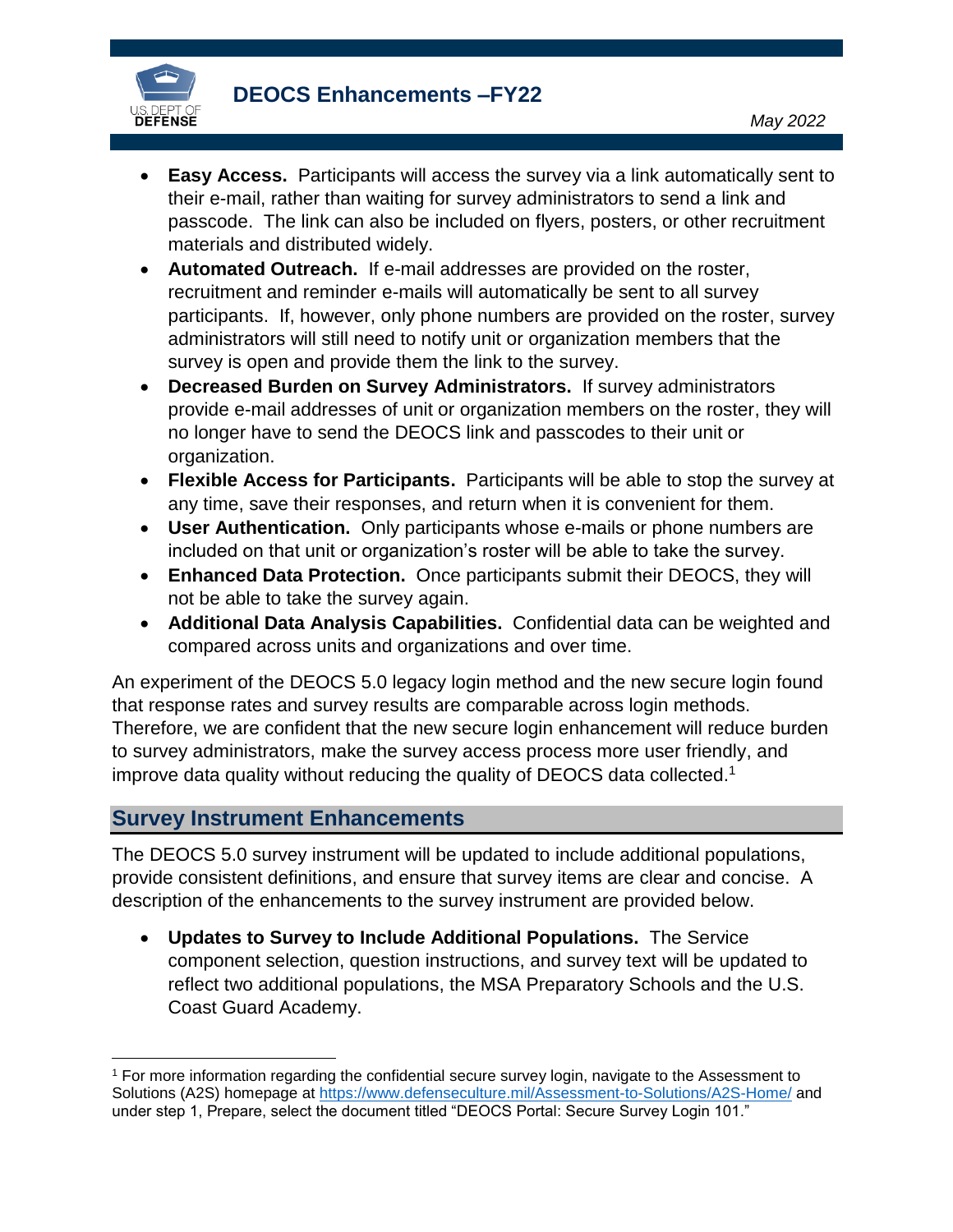

**DEOCS Enhancements –FY22** 

*May 2022*

- **Increased Frequency of Definitions.** Survey items using the terms listed below will be updated to include the definition if it was not previously provided.
	- o Immediate Supervisor
	- o First Cadet in Chain of Command
	- o First Midshipman in Chain of Command
	- o First Cadet Candidate in Chain of Command
	- o First Midshipman Candidate in Chain of Command
- **Updated Naming of Unit Leader.** The phrase "unit leader" will be changed to "unit commander" to ensure participants are aware these items are asking about their military unit commander.
- **Inclusion of Commander/Leader Rank and Name.** The definitions for unit commander and organization leader will include the commander or leader's rank/title and last name, when possible.

## <span id="page-3-0"></span>**Interactive Dashboard Enhancements**

The DEOCS Interactive Dashboard will be revised to ensure a more user-friendly and streamlined experience. These enhancements are described below.

- **New Factor Ratings Tab.** The Protective Factors, Risk Factors, and Summary tabs will be combined into a single Factor Ratings tab, which will present the information in a more convenient format and will include the following information:
	- o All factors presented across two graphs
	- o Factor Interpretation Guides with helpful information for interpreting DEOCS results
	- o Alerts for users regarding factors of concern for their unit or organization
- **New Factor-Specific Pages.** Users will be able to click on each factor to see the following information:
	- o Definition of the factor
	- o Overall factor score
	- o Factor scores by demographic groups and subgroups
	- o Summary of the items that make up each factor
	- o Score Interpretation guides for each factor
- **New Trending Functionality.** Users will be able to compare their results to past DEOCS 5.0 administrations. Registrations must have both the same UIC/PAS/OPFAC and commander/leader. Trending will also only be available for DEOCS 5.0 registrations (registered January 4, 2021, or later). Users are still unable to trend between DEOCS 4.1 and DEOCS 5.0 administrations.
- **New Multiple Unit/Organization View.** Users will now be able to select multiple units or organizations from a Service component and view response rates and factor rating results on one screen.